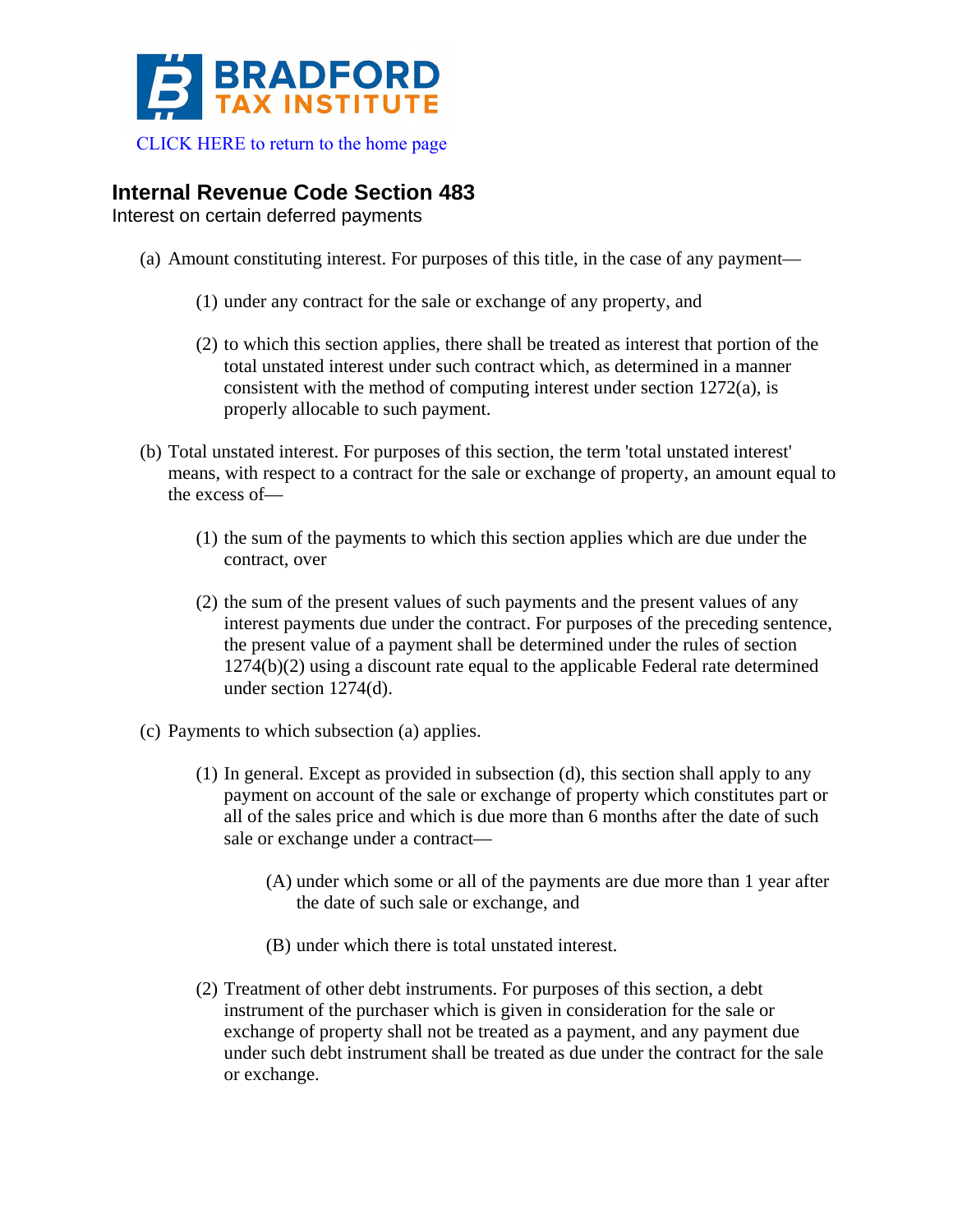- (3) Debt instrument defined. For purposes of this subsection, the term 'debt instrument' has the meaning given such term by section  $1275(a)(1)$ .
- (d) Exceptions and limitations.
	- (1) Coordination with original issue discount rules. This section shall not apply to any debt instrument for which an issue price is determined under section 1273(b) (other than paragraph (4) thereof) or section 1274.
	- (2) Sales prices of \$3,000 or less. This section shall not apply to any payment on account of the sale or exchange of property if it can be determined at the time of such sale or exchange that the sales price cannot exceed \$3,000.
	- (3) Carrying charges. In the case of the purchaser, the tax treatment of amounts paid on account of the sale or exchange of property shall be made without regard to this section if any such amounts are treated under section 163(b) as if they included interest.
	- (4) Certain sales of patents. In the case of any transfer described in section 1235(a) (relating to sale or exchange of patents), this section shall not apply to any amount contingent on the productivity, use, or disposition of the property transferred.
- (e) Maximum rate of interest on certain transfers of land between related parties.
	- (1) In general. In the case of any qualified sale, the discount rate used in determining the total unstated interest rate under subsection (b) shall not exceed 6 percent, compounded semiannually.
	- (2) Qualified sale. For purposes of this subsection, the term 'qualified sale' means any sale or exchange of land by an individual to a member of such individual's family (within the meaning of section  $267(c)(4)$ ).
	- (3) \$500,000 limitation. Paragraph (1) shall not apply to any qualified sale between individuals made during any calendar year to the extent that the sales price for such sale (when added to the aggregate sales price for prior qualified sales between such individuals during the calendar year) exceeds \$500,000.
	- (4) Nonresident alien individuals. Paragraph (1) shall not apply to any sale or exchange if any party to such sale or exchange is a nonresident alien individual.
- (f) Regulations. The Secretary shall prescribe such regulations as may be necessary or appropriate to carry out the purposes of this section including regulations providing for the application of this section in the case of  $-$ 
	- (1) any contract for the sale or exchange of property under which the liability for, or the amount or due date of, a payment cannot be determined at the time of the sale or exchange, or